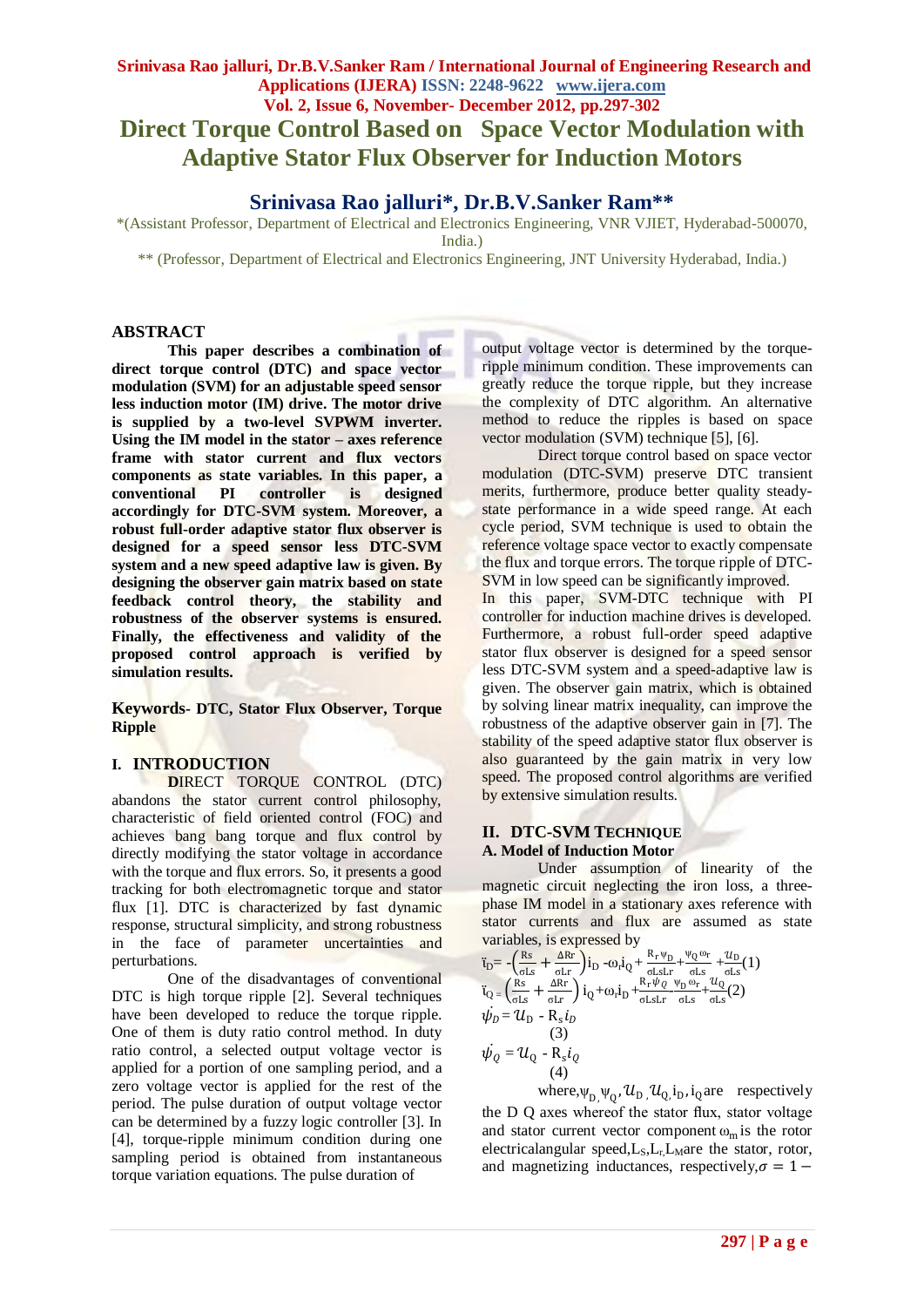I

 $(L_M^2/L_R L_S)$  and R<sub>S</sub>, R<sub>r</sub>, are the stator and rotor resistances, respectively.

The electromagnetic torque $T_e$  in the induction motor can be expressed as

 $T_e = P_n \psi_s \times i_s = P_n(\psi_D i_Q - \psi_Q i_D)$  (5)

Where  $P_n$  is the number of pole pairs.

### **B. DTC-SVM Technique**

The DTC-SVM scheme is developed based on the IM torque and the stator flux modules as the system outputs is shown in fig.1.



### **Fig. 1 Block Diagram of DTC-SVM system**

The stator voltage components are defined as system control inputs and stator currents as measurable state variables.

Let the system output be

$$
y_1 = T_e = \rho_n \left( \psi_{ds} i_{qs} - \psi_{qs} i_{ds} \right)
$$
(6)  

$$
y_2 = |\psi_s|^2 = \psi_{ds}^2 + \psi_{qs}^2
$$
(7)

Define the controller objectives  $e_1$  and  $e_2$  as  $e_1 = T_e - T_{\text{eref}}$ (8) (8)

$$
e_2 = |\psi_s| - |\psi_{ref}| \tag{9}
$$

Where  $T_{\text{eref}} \psi_{ref}$ are reference value of electromagnetic torqueand stator flux, respectively. The flux control loop and torque control are shown in fig.2





### **C. DTC-SVM Technique with PI Controller**

PI control is one of the earlier control strategies. It is applied to the D-axis and Q-axis rotor flux of the Induction motor obtained from the IM model equation of  $(1) - (4)$ . This improvement can greatly reduce the torque ripple. The Block diagram of DTC-SVM with PI controller is shown in fig.3.



**Fig. 3DTC-SVM with PI controller**

# **III. SPEED ADAPTIVE STATOR FLUX OBSERVER**

# **A. Speed Adaptive Stator Flux Observer**

Using the IM model of  $(1)$ – $(4)$ , the speed adaptive stator fluxobserver is introduced:

$$
\dot{x} = Ax + BU
$$
\nwhere  
\n
$$
\mathbf{x} = (i \text{p} i \text{q})^{\text{T}}
$$
\nwhere  
\n
$$
\mathbf{x} = (i \text{p} i \text{q})^{\text{T}}
$$
\n
$$
\mathbf{x} = (i \text{p} i \text{q})^{\text{T}}
$$
\n
$$
\mathbf{i} = (i \text{p} i \text{q})^{\text{T}}
$$
\n
$$
\mathbf{i} = (i \text{p} i \text{q})^{\text{T}}
$$
\n
$$
\mathbf{B} = \left[\frac{1}{\text{e} L \text{s}} \text{II}\right]^{\text{T}} \text{C} = \left[1 \quad 0\right], \quad \mathbf{I} = \left[\frac{1}{0} \quad 1\right] \text{J} = \left[\frac{0}{1} \quad 0\right]
$$
\n
$$
\mathbf{A} = \mathbf{A}_0 + \Delta \mathbf{A}_R + \omega_r \mathbf{A} \omega
$$
\n
$$
= \left[-\left(\frac{R \text{so}}{\text{e} L \text{s}} + \frac{R \text{ro}}{\text{e} L \text{r}}\right) \mathbf{I} - \frac{R \text{so}}{\text{e} L \text{s} L \text{r}}\mathbf{I}\right] + \left[\frac{R \text{so}}{-\text{e} L \text{s} L \text{r}}\mathbf{I}\right] + \omega_r \left[\frac{1}{0} \quad \frac{1}{\text{e} L \text{s}}\mathbf{I}\right]
$$
\n
$$
= \Delta R_{\text{so}} \mathbf{I} \qquad \text{on the magnetic field}
$$

the uncertain parameters in matrix **A** are split in two parts; one corresponding to nominal or constant operation and the second unknown behavior. $R_{s0}$  and  $R_{r0}$  are nominal value stator resistance and rotor resistance, $\Delta R_s$  and  $\Delta R_r$  are stator resistance and rotor resistance uncertainties, respectively.

The state observer, which estimates the state current and the stator flux together, is given by the following equation:

#### dx  $\frac{dx}{dt} = (A_{0+} \Delta A_R + \widehat{\omega}_r A_{\omega})\widehat{x} + B u + H(\widehat{I_s} - i_s)(11)$

Where  $\hat{x} = (i_D i_Q \psi_D \psi_Q)^T$  are estimated values of the state variable and **H** is the observer matrix.

Supposing state error is i.e., e=
$$
\hat{x}
$$
- $x$ , so  
 $\frac{d}{dx}(e) = \frac{d}{dx}(\hat{x}) - \frac{d}{dx}(x)$ 

$$
\frac{d\mathbf{t}}{dt}(e) = \frac{d\mathbf{t}}{dt}(x) - \frac{d\mathbf{t}}{dt}(x)
$$
  
=  $(A_0 + HC + \Delta A_R + \omega_r A_\omega)e + \Delta \omega_r A_\omega \hat{\mathbf{x}}(12)$ 

In order to derive the adaptive scheme, Lyapunov theorem is utilized. Now, let us define the following Lyapunov function:

$$
V = e^{T}e + (\hat{\omega}_{r} - \omega_{r})^{2}/\lambda
$$
\nThe time derivative of V is as follows:  
\n
$$
\frac{dv}{dt} = e^{T}[(A_{0} + HC_{+}\Delta A_{R} + \omega_{r}A\omega)^{T}
$$
\n
$$
(A0 + HC + \Delta A_{R} + \omega_{r}A\omega)]e
$$
\n
$$
+ \Delta \omega_{r}(\hat{x}^{T}A_{\omega}^{T}e + e^{T}A\omega\hat{x}) + \frac{2}{\lambda}(\hat{\omega}_{r} - \omega_{r})\frac{d\hat{\omega}_{r}}{dt}(14)
$$
\nLet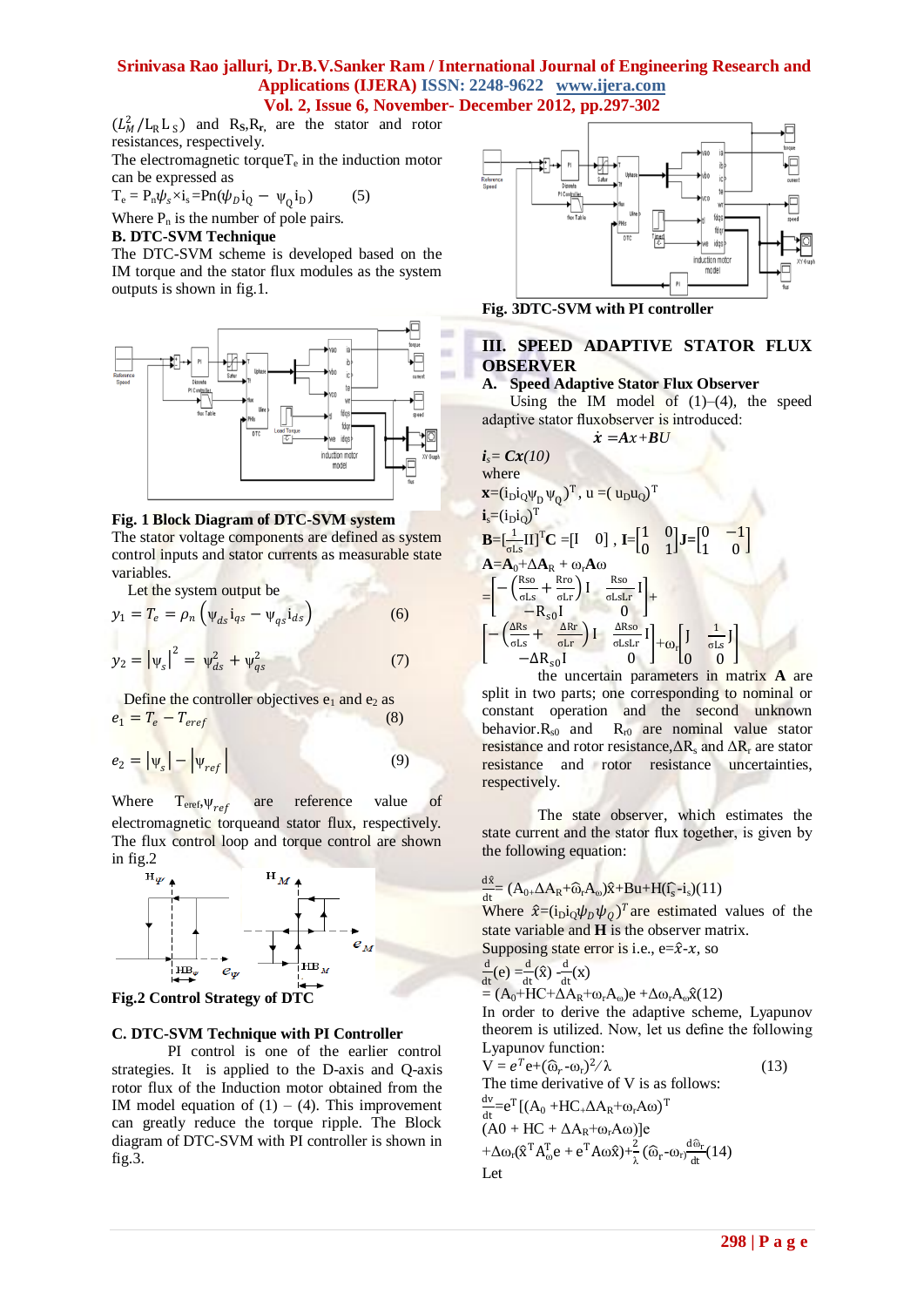# **Srinivasa Rao jalluri, Dr.B.V.Sanker Ram / International Journal of Engineering Research and Applications (IJERA) ISSN: 2248-9622 www.ijera.com**

**Vol. 2, Issue 6, November- December 2012, pp.297-302**

$$
\Delta \omega_r (\hat{\mathbf{x}}^T A_{\omega}^T \mathbf{e} + \mathbf{e}^T A \omega \hat{\mathbf{x}}) + \frac{2}{\lambda} (\widehat{\omega}_r - \omega_r) \frac{d \widehat{\omega}_r}{dt} = 0 \tag{15}
$$

If we select observer gain matrix **H** so that the validity of inequality

 $e^T[(\rm A_{0+}HC_+\Delta A_R+\omega_rA\omega)^T$ +( $A_{0+}$  HC<sub>+</sub>  $\Delta A_R$ +  $\omega_r$ A $\omega$ )] e < 0 (16)

can be guaranteed, the state observer is stable.

The adaptive scheme for speed estimation is given by



**Fig. 4 DTC-SVM with Adaptive Stator flux observer**

### **B. Observer Gain Matrix Computation**

Let's introduce a theorem about quadratic stability of uncertainty system before design the observer gain matrix.

Lemma: Uncertainty system

$$
\dot{x}(t) = (A_{0+} \Delta A(t))x(t), x(0) = x_0 \quad (18)
$$

is quadratic stable, if and only if  $A_0$  is Stable and

$$
||F(sI - A_0)^{-1}E||_{\infty} < 1
$$
 (19)

Where  $A_0$  is nominal matrix, which is supposed to be Well Know  $\Delta A = E \delta F$  is represent the un certainties on A due to unmodeled behavior or parameters drift ,E and F are the uncertainty structure matrices of the system,  $\delta$  is uncertainty coefficient.

If  $\Delta A_R$  is also written as  $\Delta A_R = E\delta F$ , so system (16) is quadratic stable,if and only if  $A_0 + \omega_r A \omega + HC$  is stable and

$$
||F(sI - A_0 - \omega r A \omega - HC)^{-1}E||_{\infty} < 1
$$
 (20)

Supposing K= HC quadratic stability problem of system (12) can be transformed to static state feedback H*<sup>∞</sup>* control problem for the system

A State –Space realization of Fig.1 is as (21)

$$
G(s) = \left[ \frac{A_0 + \omega r A \omega}{\frac{F}{I}} \left| \frac{E}{\frac{1}{0}} \frac{I}{0} \right| \right] \tag{21}
$$

As System(21), there will be a state feedback H*<sup>∞</sup>* controller K, if and only if there are positive definite matrix X and W to make linear matrix inequality (22) is satisfied

I  $[AX + W(AX + W)^T]$  $T E$  $E^T$  $\overline{F}Y$  $-\mathbf{I}$ 0  $(FX)^T$ 0  $-I$  $|< 0(22)$ 

If  $X^*$  and  $W^*$  is a feasible solution to linear matrix inequality (22), then  $u = W^*(X^*)^{-1}$ xis a state feedbackH*∞*controller of system(21). So, K=  $W^*(X^*)^{-1}$  .the observer gain matrix can be obtained from  $H=KC^{-1}$ 

| Table I          |  |
|------------------|--|
| Parameters of IM |  |

| Rated power $P_{N}(kW)$                 | 3     |
|-----------------------------------------|-------|
| Rated voltage $U_{N}(V)$                | 380   |
| Rated current $I_{N}(A)$                | 6.8   |
| Rated frequency $f(Hz)$                 | 50    |
| Magnetic pole pairs $p_n$               | 2     |
| Rated speed $n(r/min)$                  | 1420  |
| Stator inductance $Ls(H)$               | 0.086 |
| Rotor inductance $L(H)$                 | 0.086 |
| Mutual inductance $L_m(H)$              | 0.243 |
| Stator resistance $R_{\lambda}(\Omega)$ | 1.635 |
| Rotor resistance $R_1(\Omega)$          | 1.9   |
| Stator flux linkage $\psi(\text{Wb})$   | 0.8   |

### **IV. SIMULATIONS**

To verify the DTC-SVM scheme without controller, with PI controller and with adaptive stator flux observer simulations are performed in this section. The block diagram of the proposed system is shown in Fig. 4. The parameters of the induction motor used in simulation results are as Table I.

### **Case A: DTC without controller**

The reference stator flux used is 0.8 Wb and the command speed value is 1420 rpm in both two systems. The speed and torque response curves of conventional DTC and proposed DTC-SVM are shown Fig. 6- Fig. 14. At startup, the system is unloaded, the load torque is changed to 2 Nm at t=0.3s, then the load torque is changed from 2 Nm to 1 Nm at t=0.6 s. The stator flux observer curves are shown in Figs. 8 and 9.

The torque ripple is calculated using the equation

$$
T_{ripple} (96) = \frac{T_{max} - T_{min}}{T_{ref}} * 100
$$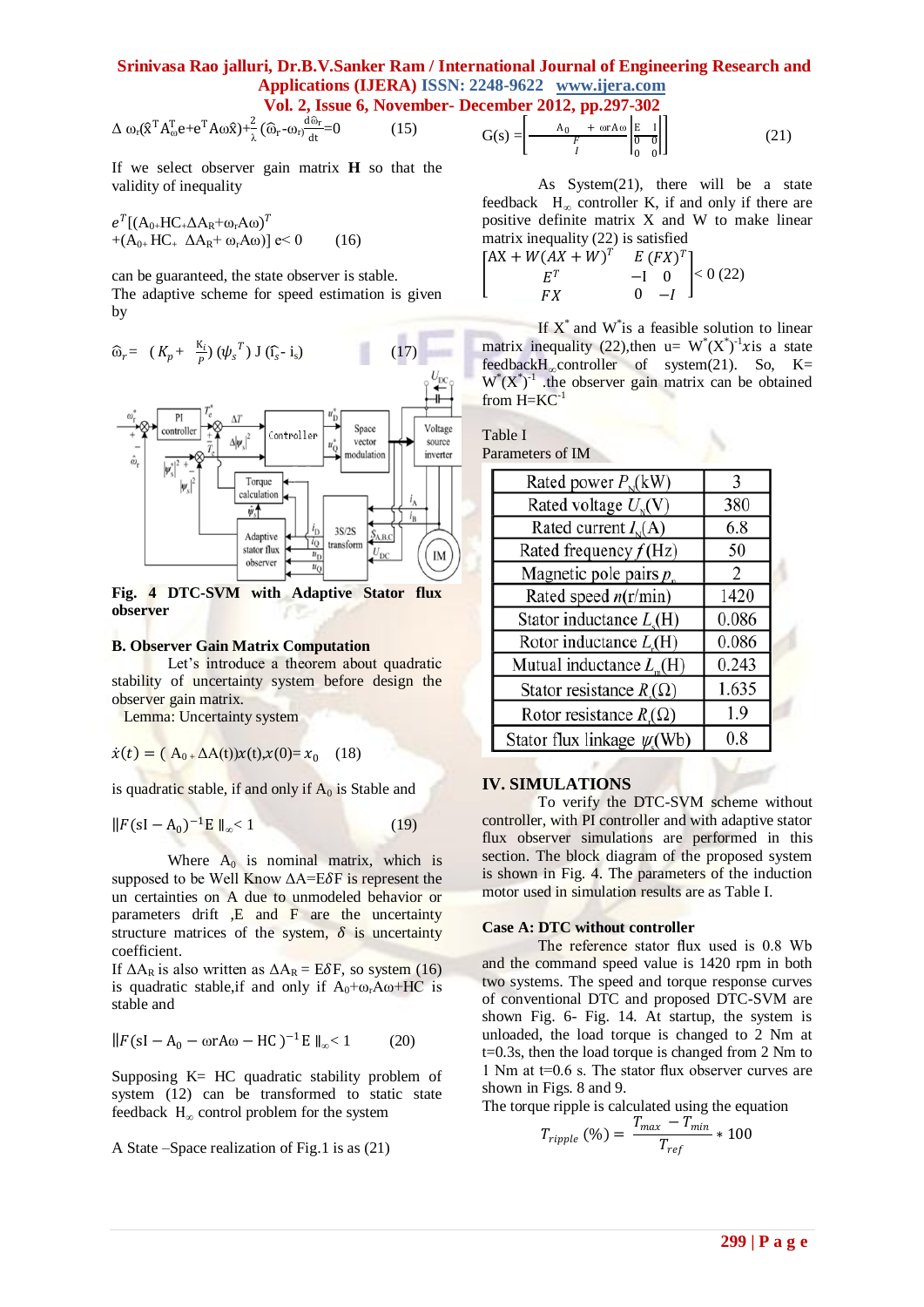

*Case C: DTC with Stator Flux observer*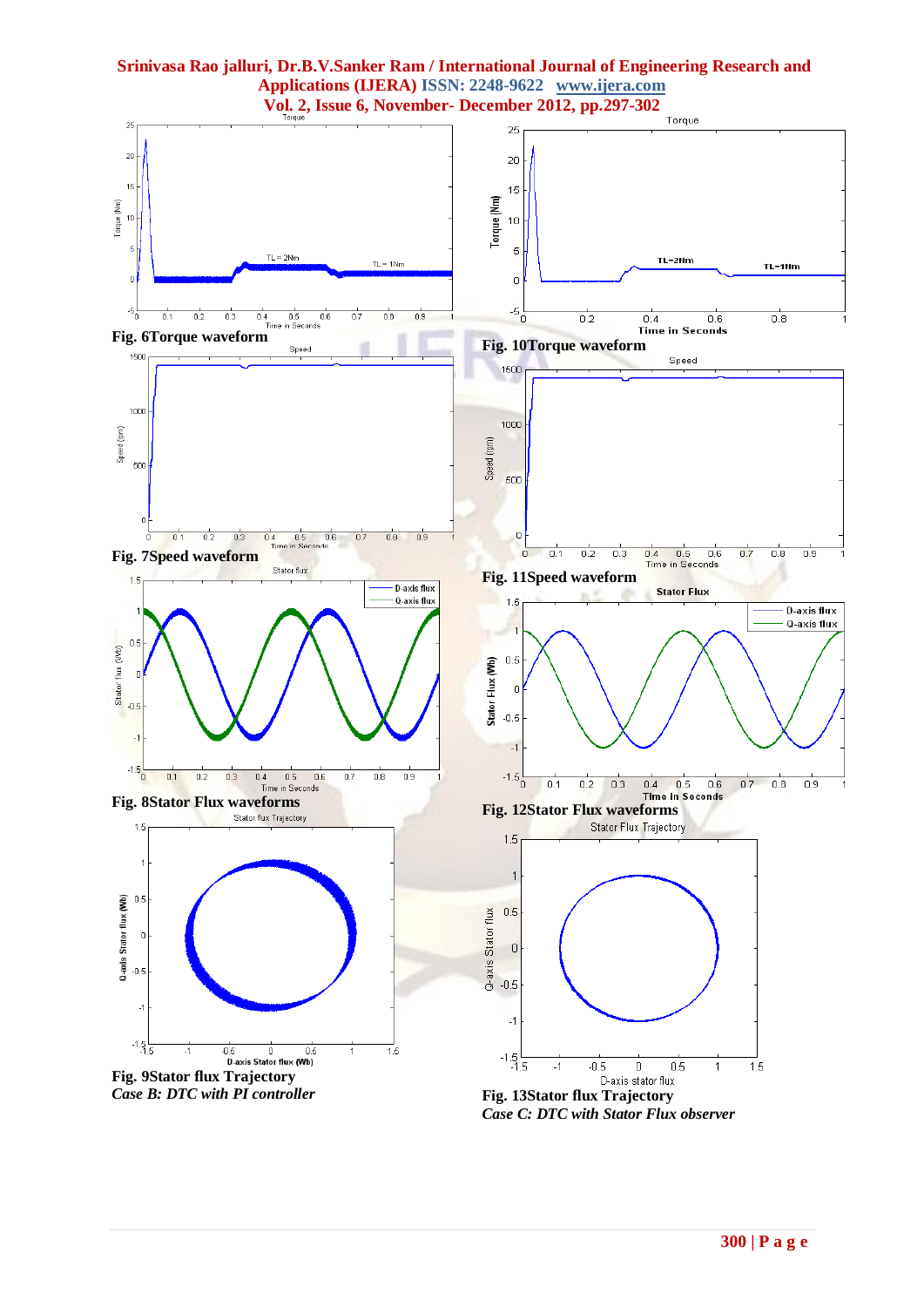





Compared with conventional DTC, the DTC with PI controller has smaller torque ripple, furthermore the DTC with Stator flux observer has much smaller torque ripple. From Fig.17, it can be seen that the adaptive observer can estimate the stator flux well and truly. The torque ripple for all the three cases at different load torques is shown in Table II.

| Load             | $T=2N$ | $T = 4N$ | $T = 6N$ | $T = 8N$ | $T=10N$ |
|------------------|--------|----------|----------|----------|---------|
| Torque           | m      | m        | m        | m        | m       |
|                  |        |          |          |          |         |
| Method           |        |          |          |          |         |
| Conventio        | 50%    | 25%      | 16.6%    | 12.5%    | 10%     |
| nal              |        |          |          |          |         |
| Conventio        | 6%     | 3%       | 2%       | 1.5%     | 1.2%    |
| with<br>nal      |        |          |          |          |         |
| <b>PI</b>        |        |          |          |          |         |
| <b>Conventio</b> | 5%     | 2.5%     | 1.66%    | 1.25%    | 1%      |
| with<br>nal      |        |          |          |          |         |
| flux             |        |          |          |          |         |
| observer         |        |          |          |          |         |

# **V.CONCLUSION**

A novel DTC-SVM scheme has been developed for the IMdrive system, In this control method, a SVPWM inverter is used tofeed the motor, the stator voltage vector is obtained to fully compensate the stator flux and torque errors. Furthermore, a robustfull-order adaptive flux observer is designed for a speed sensor-less DTC-SVM system. The stator flux and speed are estimated synchronously. By designing the constant observer gain matrix, the robustness and based on state feedback stability of the observer systems is ensured. Therefore, the proposed sensor-less drive system is capable of steadily working in very low speed, has much smaller torque ripple and exhibits good dynamic and steady-state performance.

# **REFERENCES**

- [1] I. Takahashi and T. Noguchi, "A new quick-response and high efficiency control strategy of an induction motor," IEEE Trans. Ind. Appl.,vol. IA-22, no. 5, pp. 820–827, 1986.
- [2] Y. S. Lai and J. H. Chen, "A new approach to direct torque control ofinduction motor drives for constant inverter switching frequency andtorque ripple reduction," IEEE Trans. Energy Convers., vol. 16, no. 3,pp. 220–227, 2001.
- [3] S. Mir, M. E. Elbuluk, and D. S. Zinger, "PI and fuzzy estimators for tuning the stator resistance in direct torque control of induction machines," IEEE Trans. Power Electron., vol. 13, no. 2, pp. 279–287,1998.
- [4] F. Bacha, R. Dhifaoui, and H. Buyse, "Real-time implementation ofdirect torque control of an induction machine by fuzzy logic controller," in Proc. ICEMS, 2001, vol. 2, pp. 1244–1249.
- [5] A. Arias, J. L. Romeral, and E. Aldabas, "Fuzzy logic direct torquecontrol," in Proc.